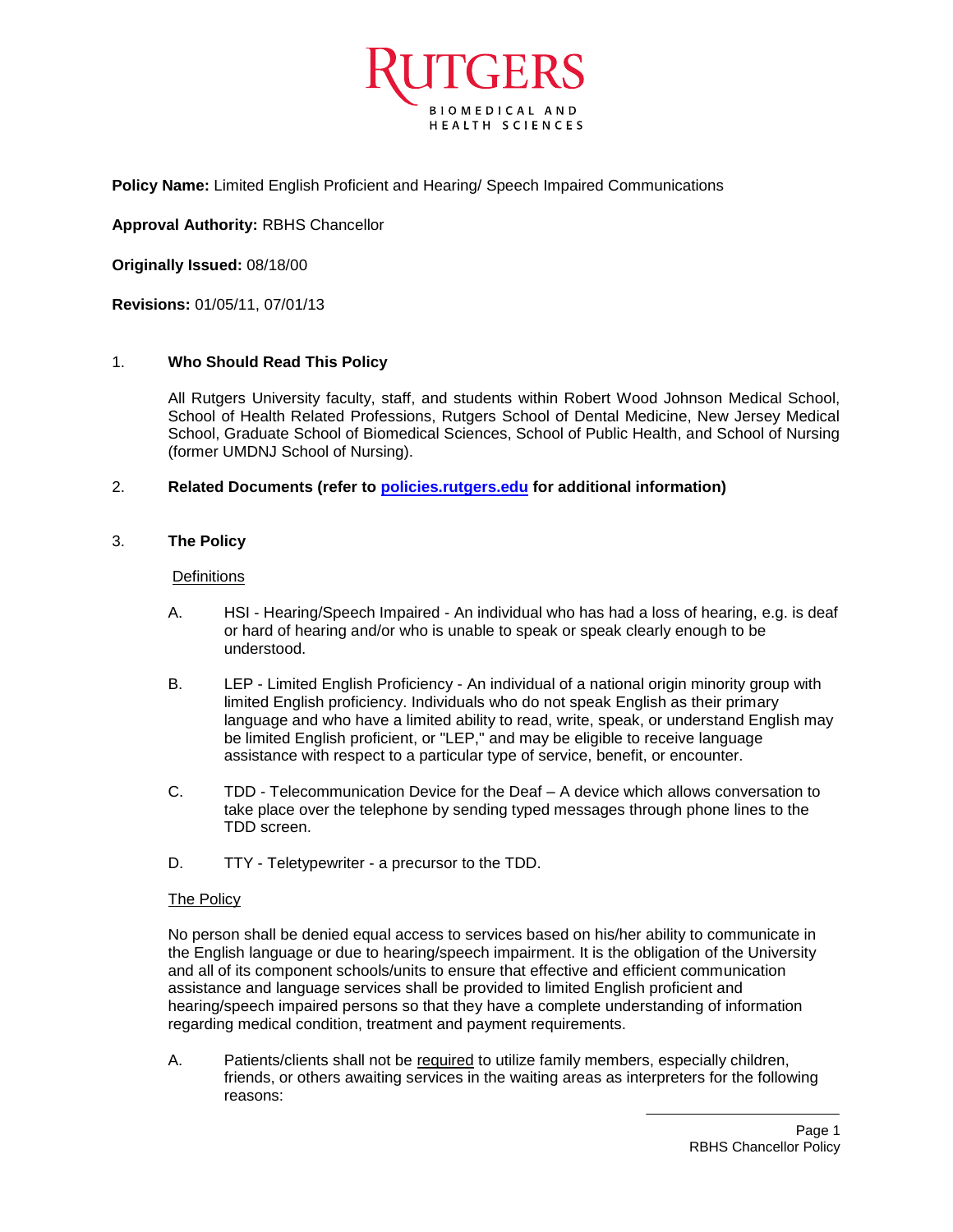- 1. Family or friends' emotional involvement with the patient/client can jeopardize interpretation of critical medical information.
- 2. Such persons may not be versed in the medical terminology required for communication between patient/client and health professionals.
- 3. Such use may compromise confidentiality.
- B. At the request of the patient/client, his/her own interpreter may be used after being advised that a free service is available and the use of this service would not compromise effectiveness of services or violate confidentiality. This request shall be noted in the patient/client's medical record. Any available interpreter may be used in the case of an emergency; however, the use of a trained medical interpreter is preferred when and if available.
- C. Every patient care service delivery facility shall develop an internal procedure pursuant to this policy and communicate this policy and facility-specific procedures to all staff members who are in direct contact with patients/clients, including nurses, physicians, medical health technicians, receptionists, billing clerks, etc.
	- Each such unit shall translate intake forms and patient assessments into patient languages. Such translations shall be deemed necessary when more than 10% of the identified LEP population is serviced.
	- When possible, service delivery facilities may offer and encourage training for qualified bilingual employees desirous of volunteering their services as medical interpreters.
- D. The service delivery facility shall also develop a notification and outreach plan for LEP and HSI individuals. The following may be included in this plan:
	- Posting signs in intake areas and other entry points in appropriate languages so that LEP persons may access language services. Signs in intake offices may state that free language assistance is available. The signs should be translated into the most common languages encountered and should explain how to access language assistance.
	- Outreach documents may include statements that language services are available at the facility. Announcements of such services may appear in brochures, booklets, and recruitment information.
	- Collaborating with community-based organizations and other stakeholders to inform LEP individuals of the facility's services, including the availability of language assistance.
	- Using a telephone voice mail menu in frequently-encountered languages.
	- Notices in local newspapers in languages other than English.
	- Providing notices of the language assistance services available to non-English language radio and television stations and how to access same.
	- Presentations and/or notices at schools and religious organizations.